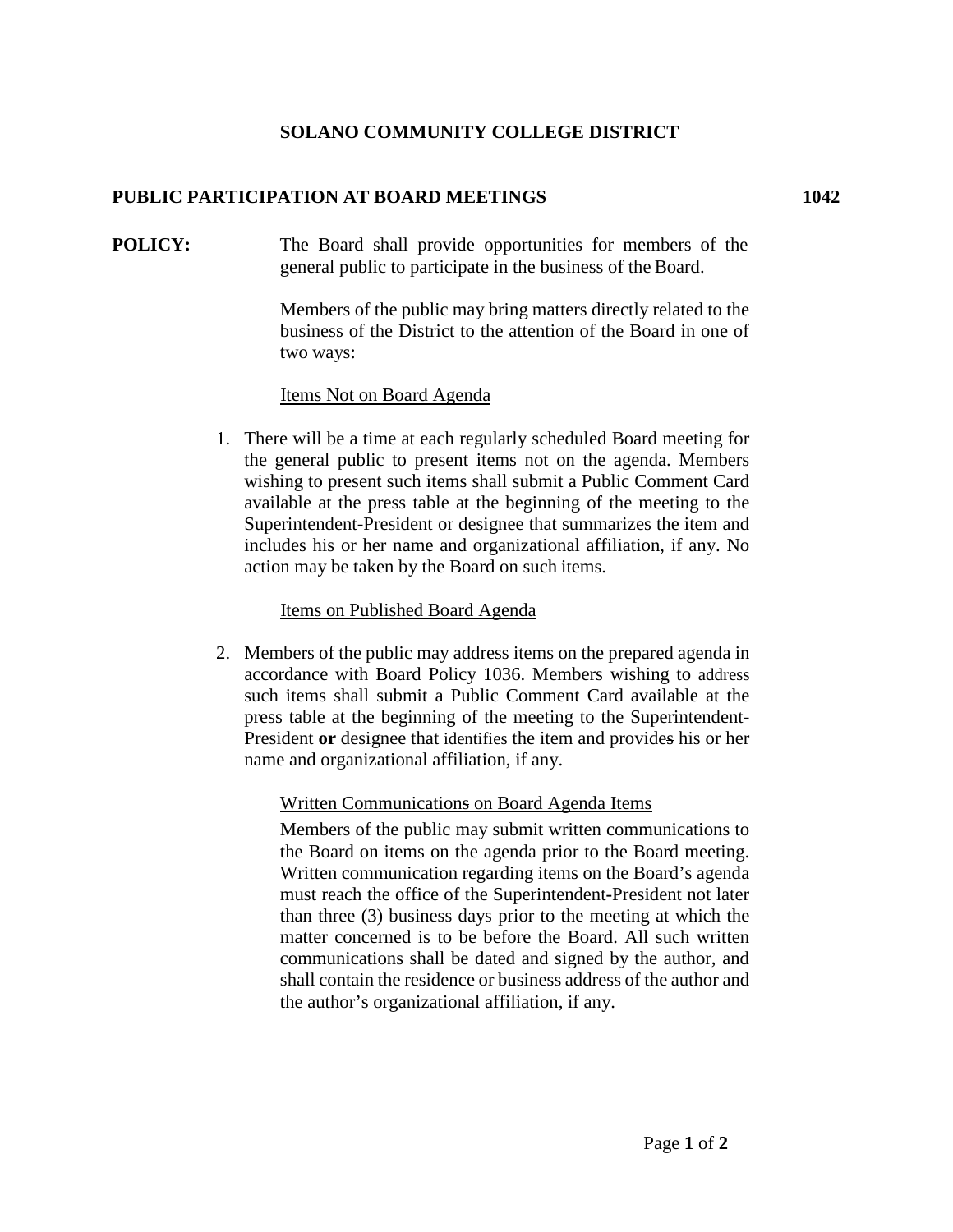If requested, written communications that are public records shall be made available in appropriate alternative formats so as to be accessible to persons with a disability.

### **Other**

Claims for damages are not considered communications to the Board under this rule, but shall be submitted to the District in writing.

### Oral communication on Board Agenda Items

Comments must be addressed to the Board as a whole and not to individual members or District employees. Members of the public should complete a blue card prior to the start of the meeting and include the agenda item to which they wish to speak, the speaker's name and organizational affiliation, if any. Comments from the public will be limited to three (3) minutes per person. Where comments are repetitive, the Board President may request that a spokesperson representing the opinions of the group be identified and speak to the matter. The Board President may determine that due to time constraints, oral communication on an agenda item will be limited.

### Public Requests for Agenda Items (Ed. Code, § 72121.5)

Members of the public may request that items directly related to District business be placed on a future agenda. The Board shall determine whether an item should be placed on a future agenda.

Requests for agenda items shall be submitted in writing to the Superintendent-President's Office. The request must be in sufficient detail to provide for adequate preparation and notice. Unless there is a valid business reason for doing otherwise, requests shall be scheduled in the order received. Requests must be received at least two (2) weeks prior to the meeting requested. The Superintendent-President may defer the item to a future agenda if determined that such deferral is appropriate or necessary. The decision to defer may, at the least, be based upon the following considerations:

- The orderly management of the Board of Trustees' agenda including volume of items scheduled for a particular meeting.
- The amount of staff preparation needed for the item.
- The possibility that the matter is sufficiently germane to an item planned for a future agenda to allow for consolidation with that item.